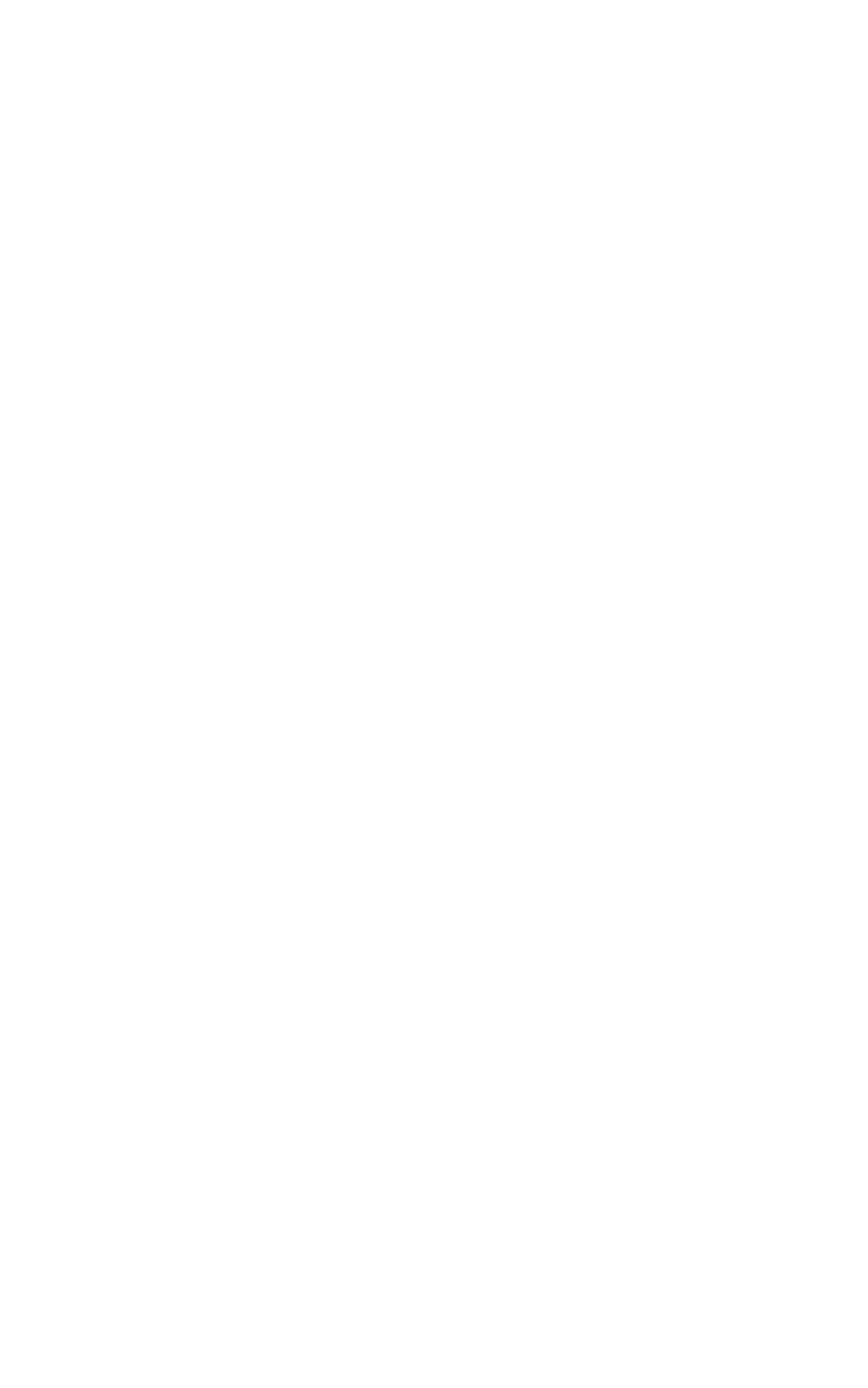# DEADMONTON CRIME STORIES FROM CANADA'S MURDER CITY

# BY PAMELA ROTH



**University of Regina Press**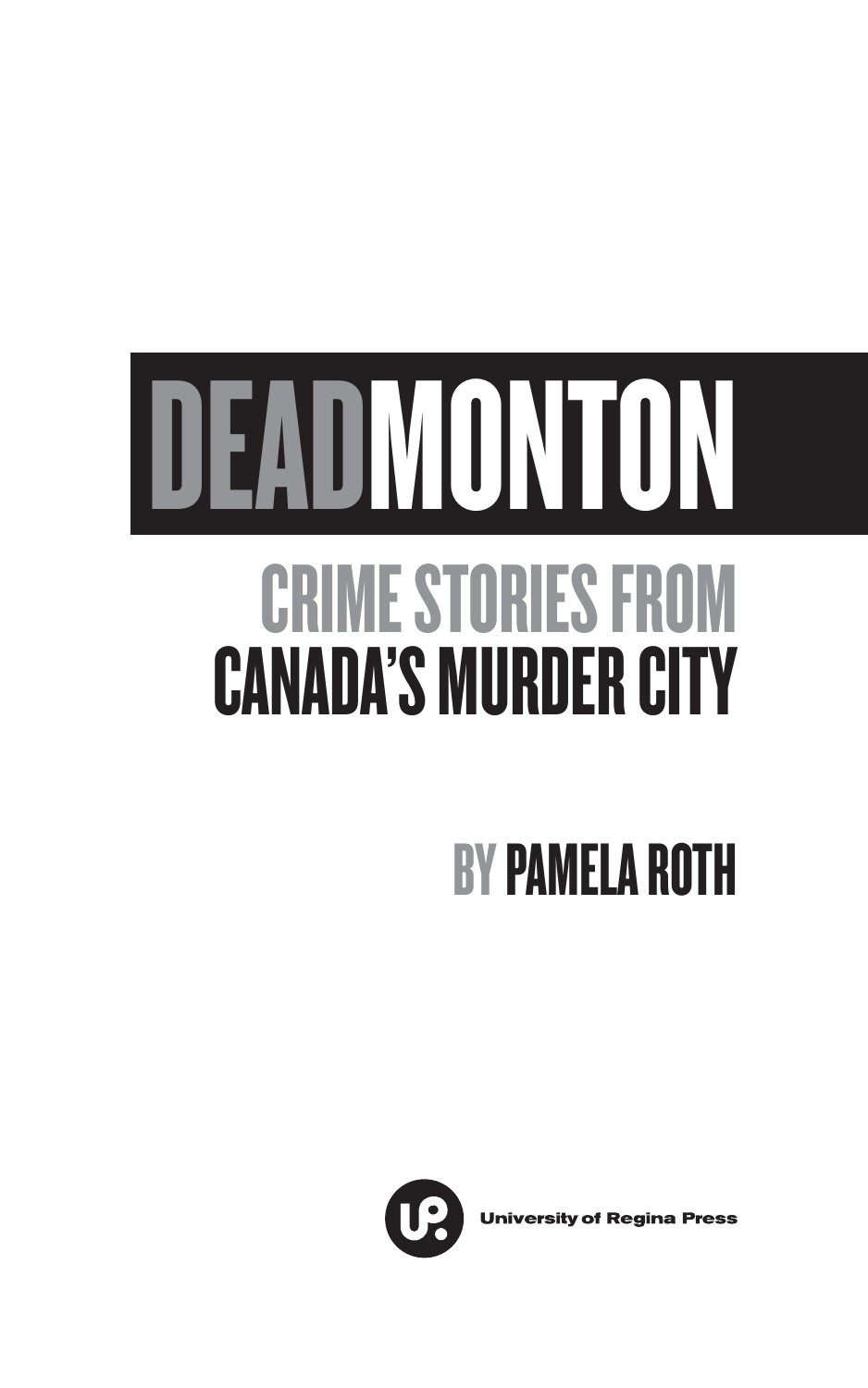#### © 2016 Pamela Roth

All rights reserved. No part of this work covered by the copyrights hereon may be reproduced or used in any form or by any means— graphic, electronic, or mechanical—without the prior written permission of the publisher. Any request for photocopying, recording, taping or placement in information storage and retrieval systems of any sort shall be directed in writing to Access Copyright.

Printed and bound in Canada at Friesens.

Cover design: Duncan Campbell, University of Regina Press Text design: John Van der Woude, JVDW Designs Copy editor: Meaghan Craven Proofreader: Katie Sawatzky Cover art: Material republished with the express permission of: Edmonton Journal, a division of Postmedia Network Inc.

#### **Library and Archives Canada Cataloguing in Publication**

Roth, Pamela, 1981-, author

Deadmonton : crime stories from Canada's murder city / Pamela Roth.

Includes bibliographical references. Issued in print and electronic formats. isbn 978-0-88977-426-1 (paperback).—isbn 978-0-88977-427-8 (pdf). isbn 978-0-88977-428-5 (html)

1. Murder--Alberta--Edmonton--Case studies. I. Title.

hv6535.c33e4 2016 364.152'309712334 c2016-903858-0  c2016-903859-9

We acknowledge the support of the Canada Council for the Arts for our publishing program. We acknowledge the financial support of the Government of Canada. / Nous reconnaissons l'appui financier du gouvernement du Canada. This publication was made possible through Creative Saskatchewan's Creative Industries Production Grant Program.





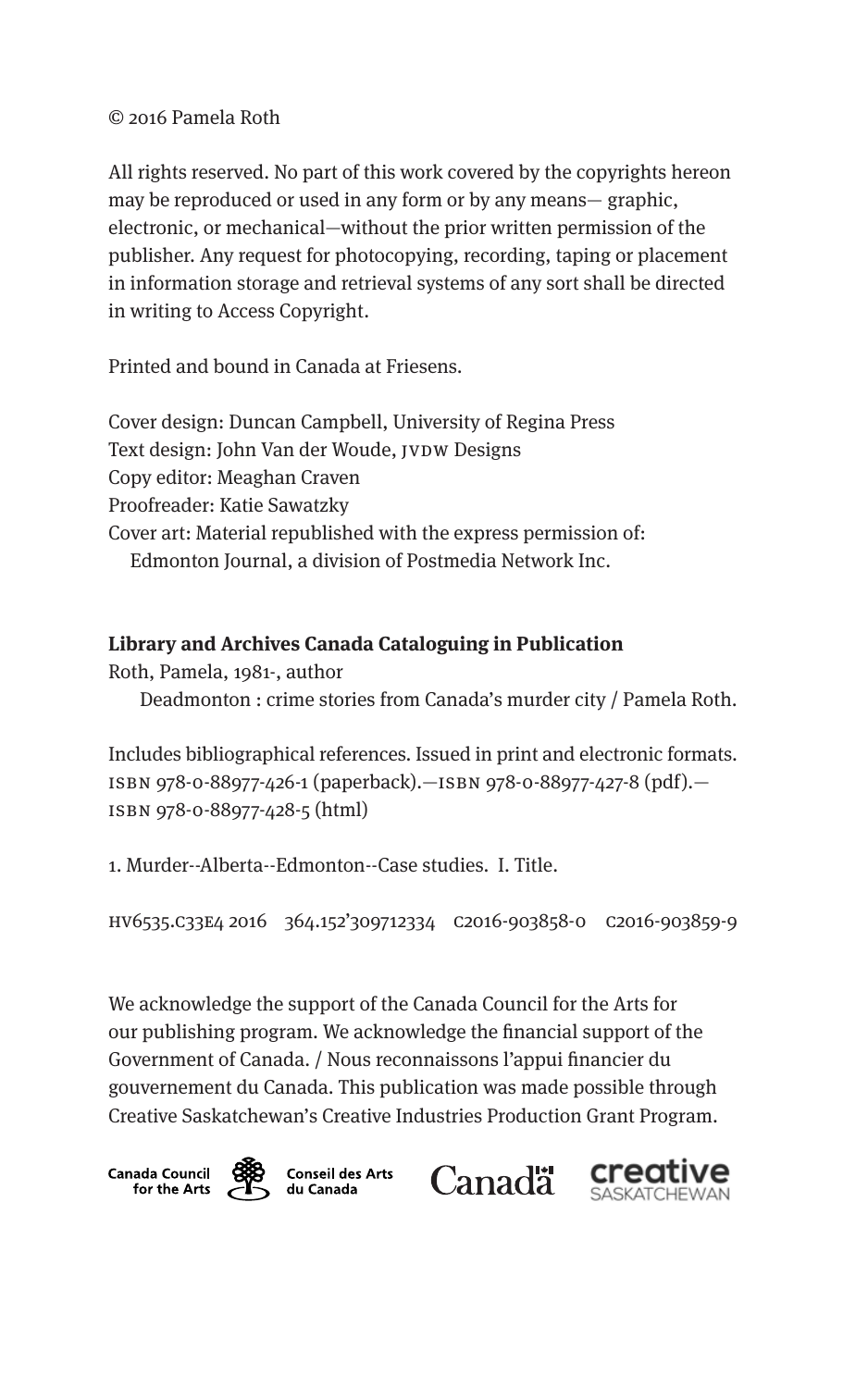This book is dedicated to the friends and families who've had loved ones taken away by murder. It is not meant to cause further pain or suffering, but instead to act as a collective memory of lives taken far too soon. It is also to serve as a reminder that many cases are still unsolved, and a single tip to police could change everything.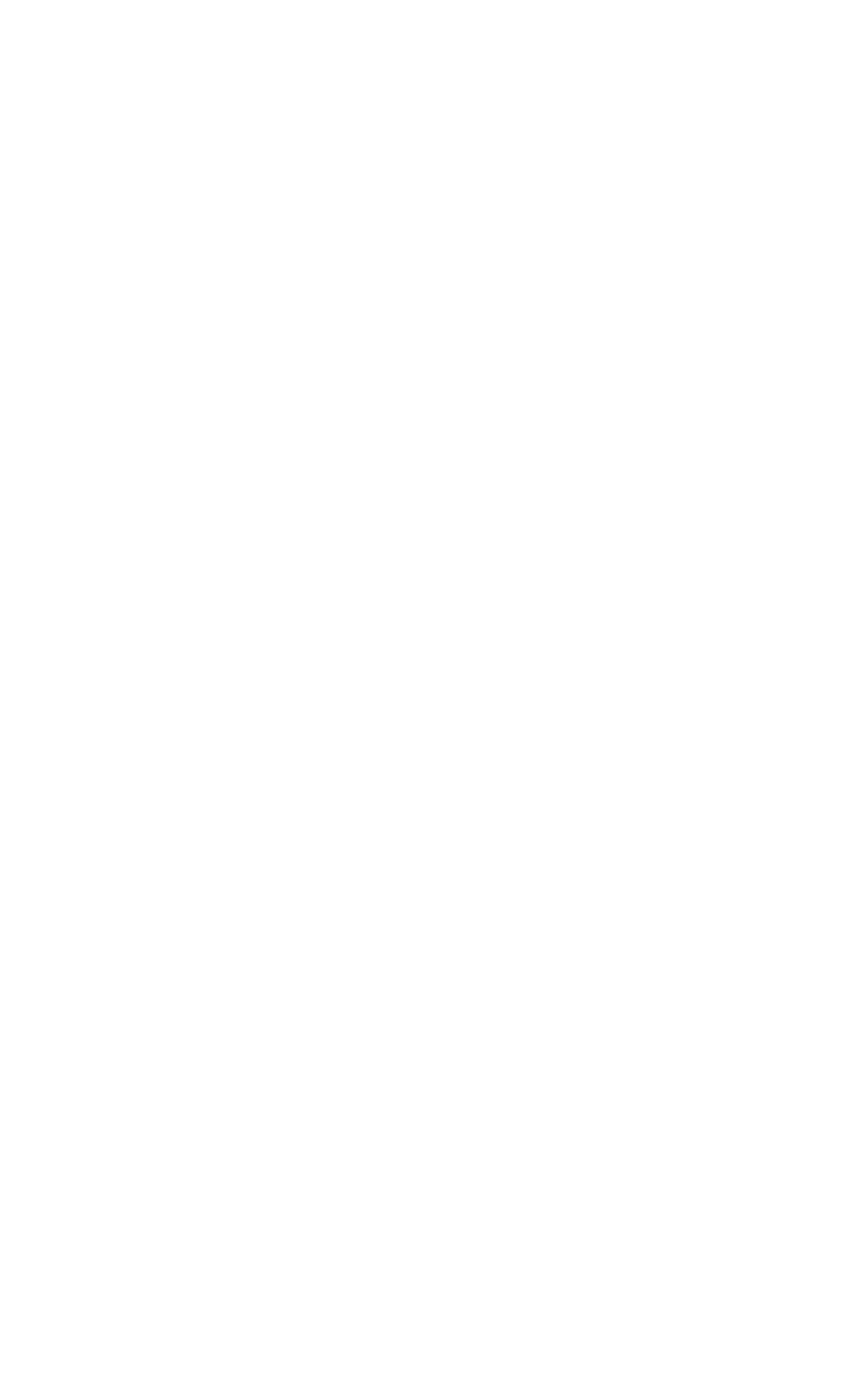### **CONTENTS**

- Acknowledgements **IX** 
	- Introduction XI
	- MaryAnn Plett | 1
	- Karen Ewanciw 8
- hub Mall Triple Murder 16
- Red Light Lounge Massacre 28
	- Melissa Jane Letain 37
	- Life in the Homicide Unit 43
- The "Punky" Case and DNA 52
	- Lillian Berube 59
	- Charlotte Baas 65
	- Marie Goudreau 70
	- Barb Danelesko 74
- Missing Persons and the Case of Lyle and Marie McCann 82
	- Robert Brodyk 87
		- Wayne Kreutz 91
	- Sangeeta Khanna 96
		- Johnny Altinger 103
	- Victims of Homicide 116
		- Sheila Salter |21
		- Cathy Greeve 125
			- Mir Hussain **133**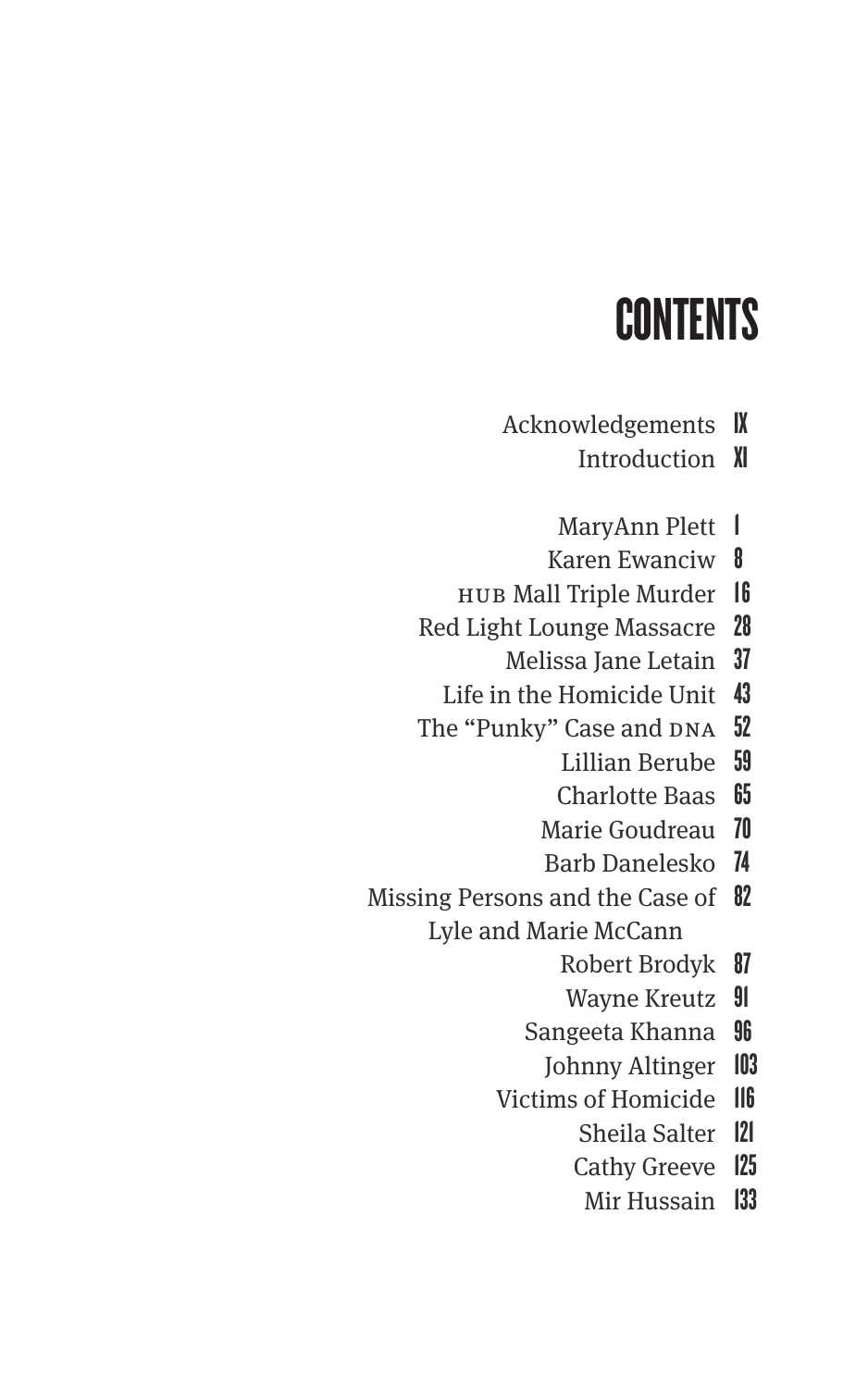Tania Murrell 137 Project KARE 148 Lisa Kopf 156 The Gruesome **60** Gail McCarthy 168 The Somalis 172 Wrong Place, Wrong Time 178 Brenda McClenaghan 185 Here Today, Gone Tomorrow 195 Dylan McGillis 199 Liana White 204 No Rhyme or Reason 215 Shernell Pierre and Nadine Robinson-Creary 220 The Mandins 228 Izaac Middleton and James Milliken 235 Constable Ezio Faraone 242 Police and PTSD 253

Sources 261 About the Author 265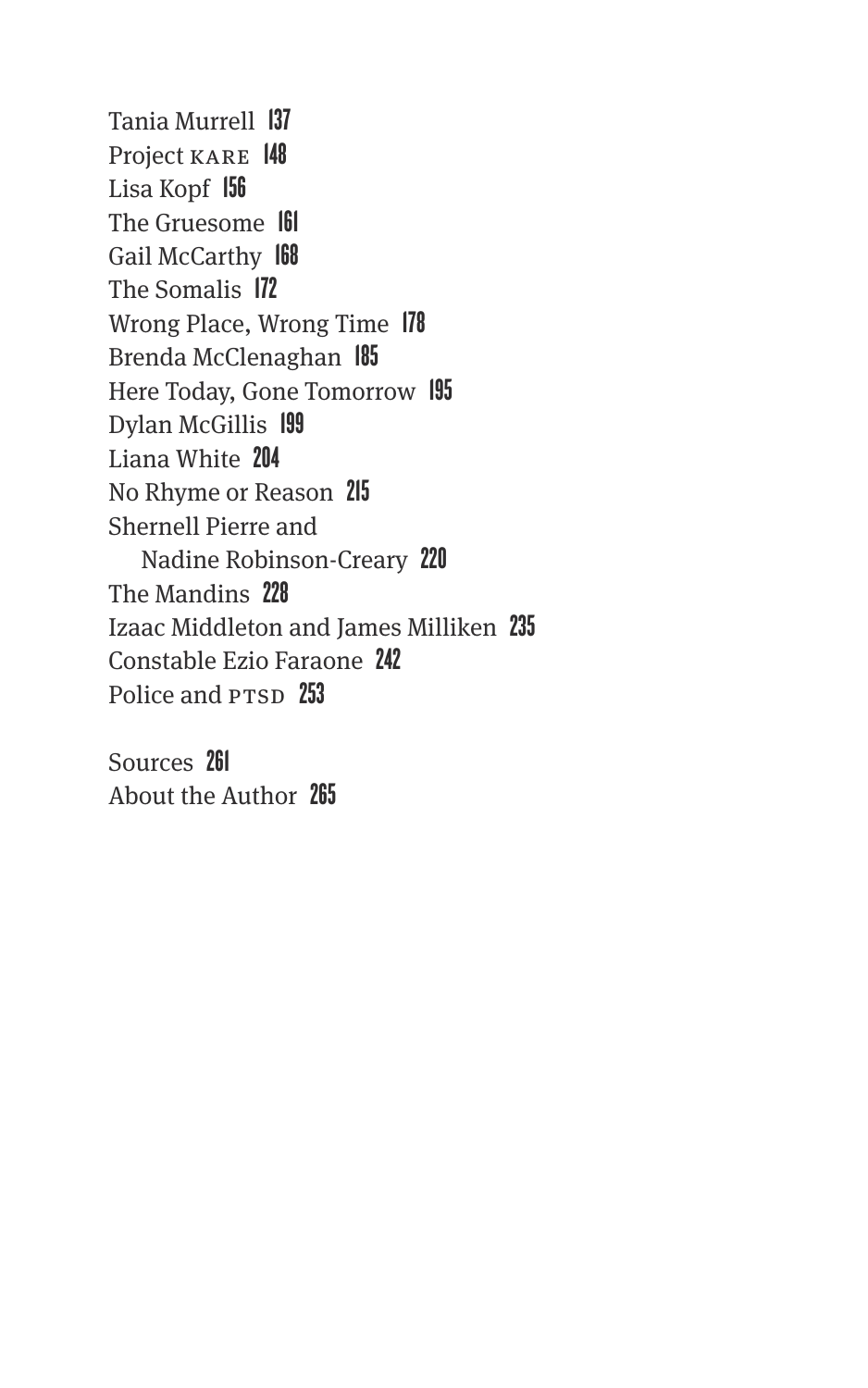### ACKNOWLEDGEMENTS

I would like to thank several members and former members of the Edmonton Police Service and the rcmp for lending their time to talk about the investigations. I would also like to thank the victims' families for having the courage to speak about their loved ones, even though it is painful. I sincerely hope everyone will someday find closure.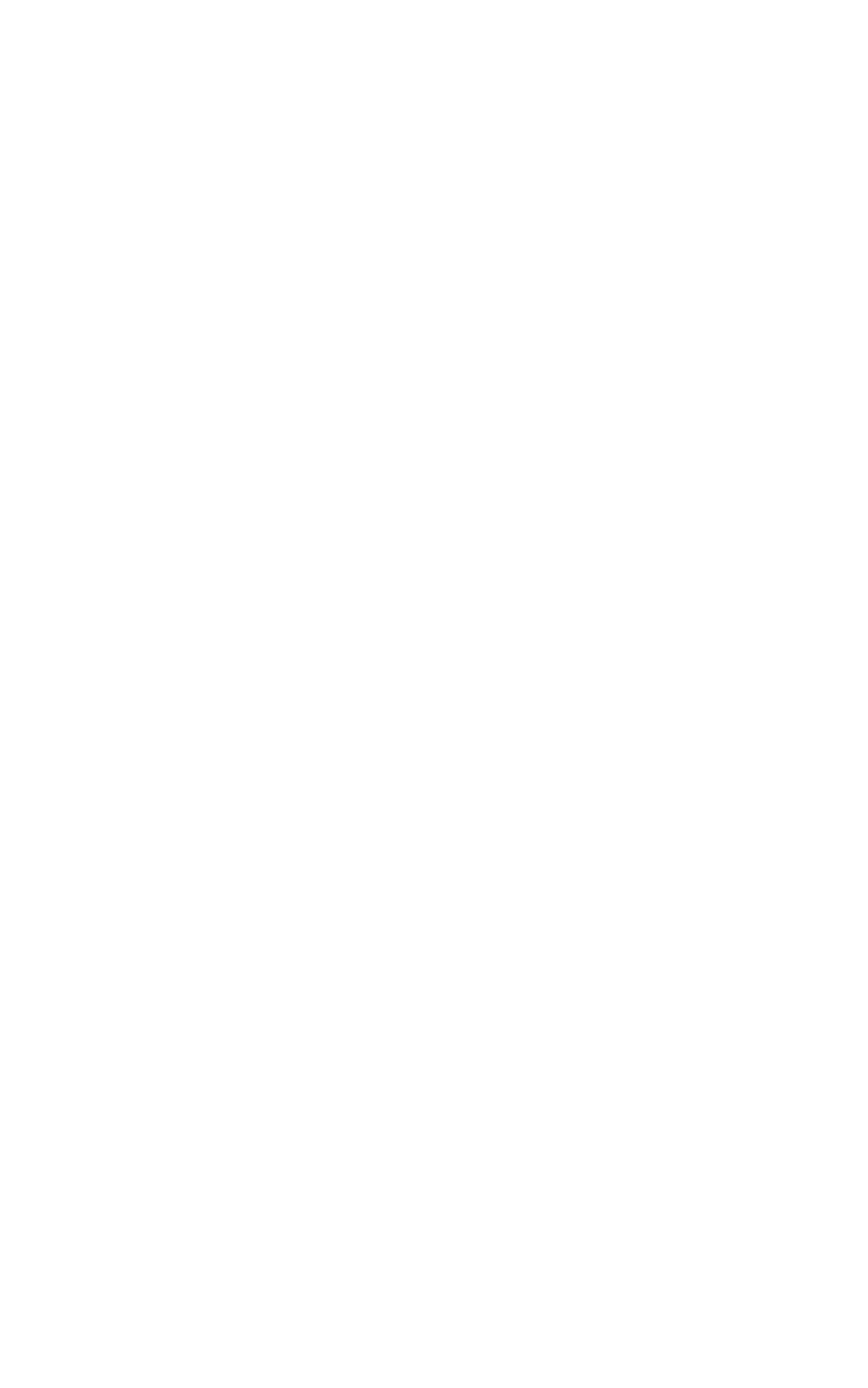#### INTRODUCTION

Five murders in one week. Two bodies found in a bullet-riddled suv at a remote cemetery three months later. Then a desperate call for help to police from a man shot and stabbed several times, leaving another family torn apart by the sudden violent death of a loved one.

In 2011, Edmonton became the murder capital of Canada, when the tally of those killed reached fortyeight. There was no common pattern, single cause, or factor linking the slayings, so Edmonton police dubbed the high number of fatalities an anomaly. Still, it wasn't the first time the City of Champions had snagged the title no Canadian city wants to claim.

Alberta's capital also earned the same dubious distinction in 2005, when it recorded thirty-nine homicides, sparking a local newspaper to use the nickname for the city — Deadmonton — across its front page. Today, many of the killers still walk among the city's citizens, keeping their dark secrets to themselves.

Violence in Edmonton is nothing new. Even in 1938, the city had a higher per capita murder rate than Chicago. Dreams of striking it rich in the province's oil patch have lured all sorts of characters to the city from far and wide. Instead of finding wealth, some have found themselves locked up in the maximum-security prison northeast of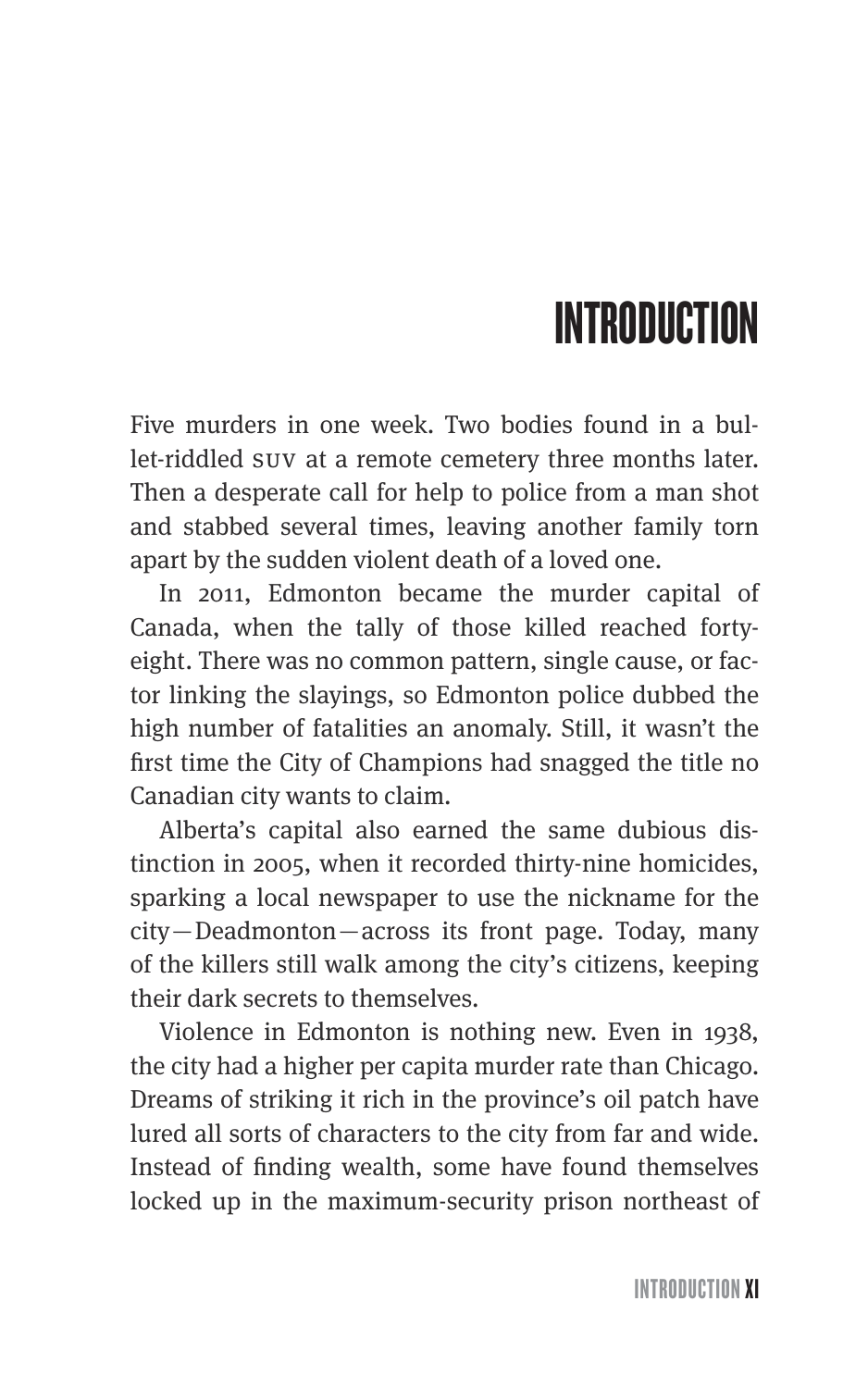Edmonton that's also home to a women's institution, a psychiatric hospital, and the largest remand centre in Canada.

Housed in binders on a bookshelf at police headquarters are 190 unsolved homicides, the oldest dating back to February 11, 1938, when Fred Oliver was murdered at Dominion Motors. For twenty-nine of these cases, the police offer \$40,000 rewards for information leading to an arrest. These rewards have been on the books for several years.

Many of the unsolved murders are gangster slayings; witnesses won't talk for fear of retaliation. Others are innocent lives snuffed out in the blink of an eye at the hands of strangers. These killings are the most chilling.

Murder cases that go unsolved are an emotional rollercoaster for victims' families. They experience a plethora of emotions as they struggle to cope with the horrendous pain of suddenly losing a loved one because of another human being. Some deal with the pain by pushing their emotions aside and carrying on with the daily rituals of life. Others become consumed by sadness, finding it difficult to function in society.

This book takes a look at some of Edmonton's most notorious solved and unsolved murders and provides a glimpse into the lives of the detectives working tirelessly to bring closure to families, whose constant sorrow is carried on the detectives' shoulders, making them hungry to put killers behind bars.

This book also profiles people that have been missing for decades, such as twenty-three-year-old Gail McCarthy, who vanished on her way to work at the Misericordia Hospital in November 1971. She was three months pregnant and had been married for five months. Her sisters have gone through tremendous pain and suffering not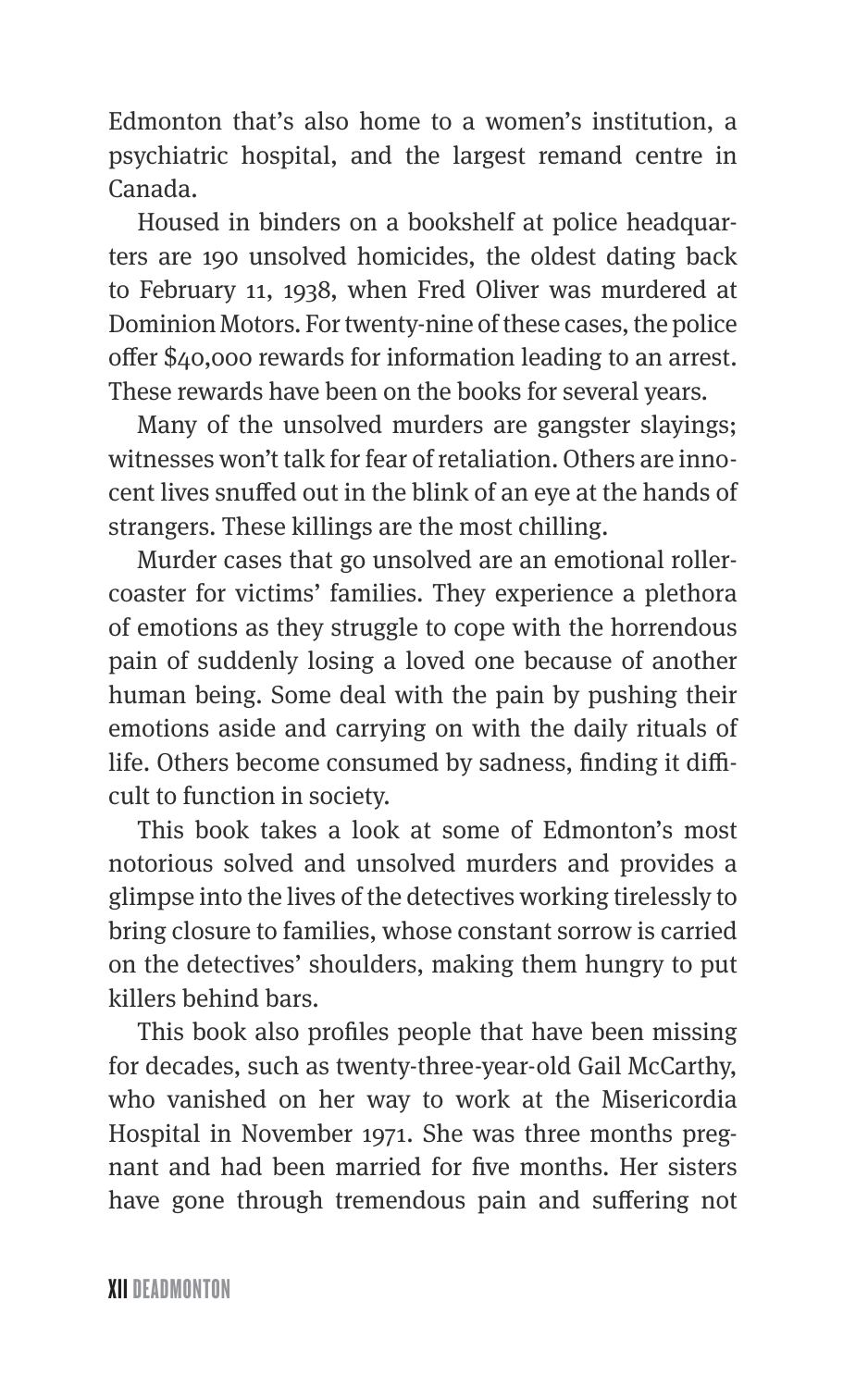knowing what happened to Gail and will not rest until she is found.

These stories are not for the faint of heart. They are an eerie reminder of the horror humans are capable of inflicting upon each other. Told from the perspective of the victims' families, these accounts are shocking, gruesome, and filled with immense sadness and pain. Their common bond is the need for closure, no matter how much time has passed.

Thanks to advancements in DNA technology, some families have found closure long after they've lost hope for their loved ones' murders to be solved. Others continue to hope for some change, some new insight that will lead to some kind of conclusion—and they sometimes carry that hope with them to their graves.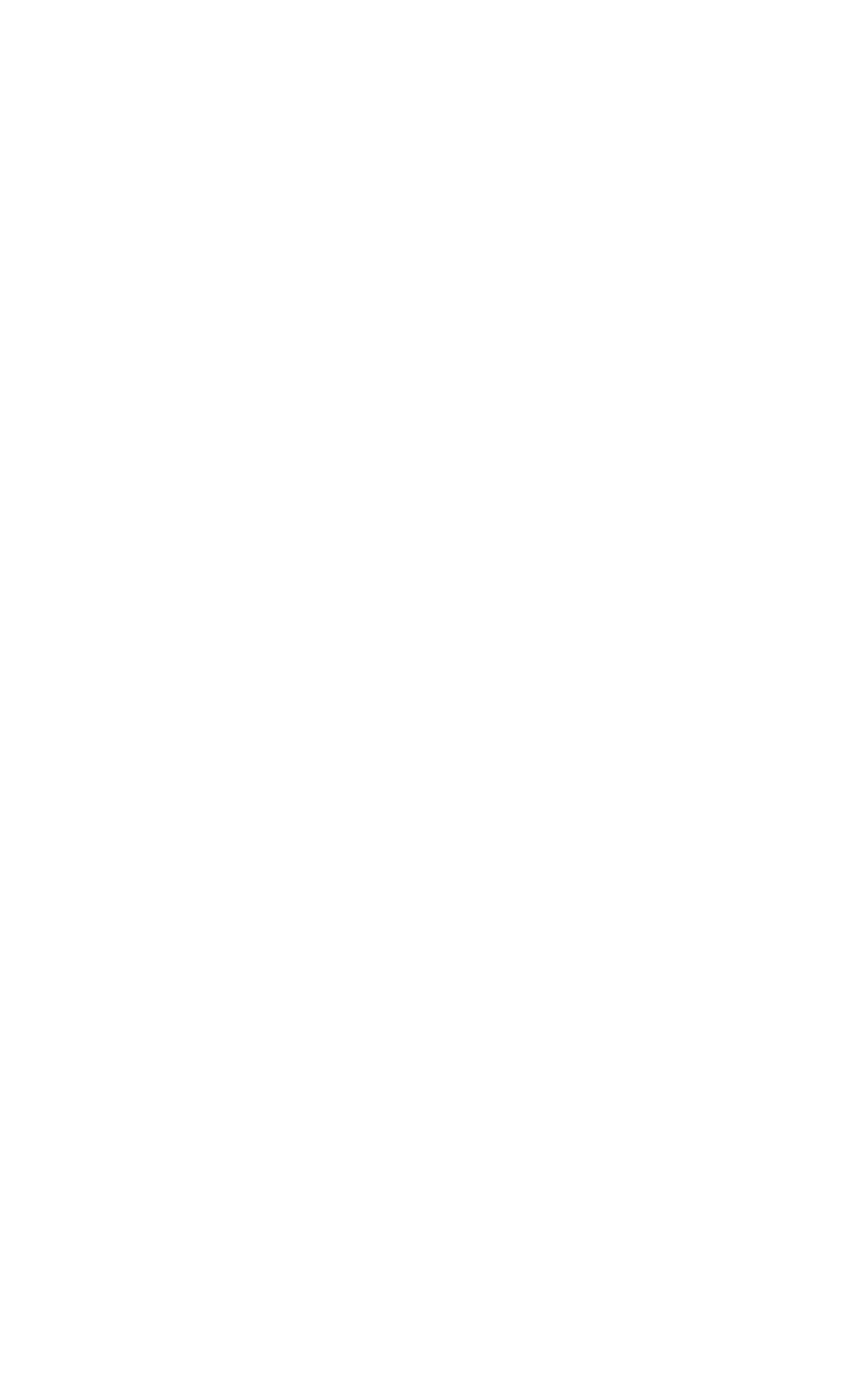## MARYANN PLETT

hen Nelson Plett and his younger brother Lyndon<br>went to bed at night, their loving mother often<br>tucked them in, sending them off to sleep. But<br>on the evening of September 15, 1971, Nelson's<br>mother wasn't there to say good hen Nelson Plett and his younger brother Lyndon went to bed at night, their loving mother often tucked them in, sending them off to sleep. But on the evening of September 15, 1971, Nelson's mother wasn't there to say good night. Nor was did Nelson know that when he gave his mother a kiss at breakfast that morning, it would be the last time he would ever see her smiling face. At eight years old, his world was about to be turned upside down.

"We really didn't comprehend what was going on. It was a case of, where's Mom? What's going on?" said Nelson about the night his mother never came home. "There's no question there was something not quite right."

MaryAnn Plett was a deeply religious woman with strong ties to her husband, Jake. One of the city's first female real estate agents, the twenty-nine-year-old was working hard, trying to sell an acreage near Looma, approximately thirty kilometres southeast of Edmonton. A man who called himself James Cooper seemed to be her best chance at selling the property. Cooper claimed to be based out of Winnipeg, representing a large American mud-pump company in the oil industry. He needed a property with a clearing to store heavy equipment, and he wanted the view of the clearing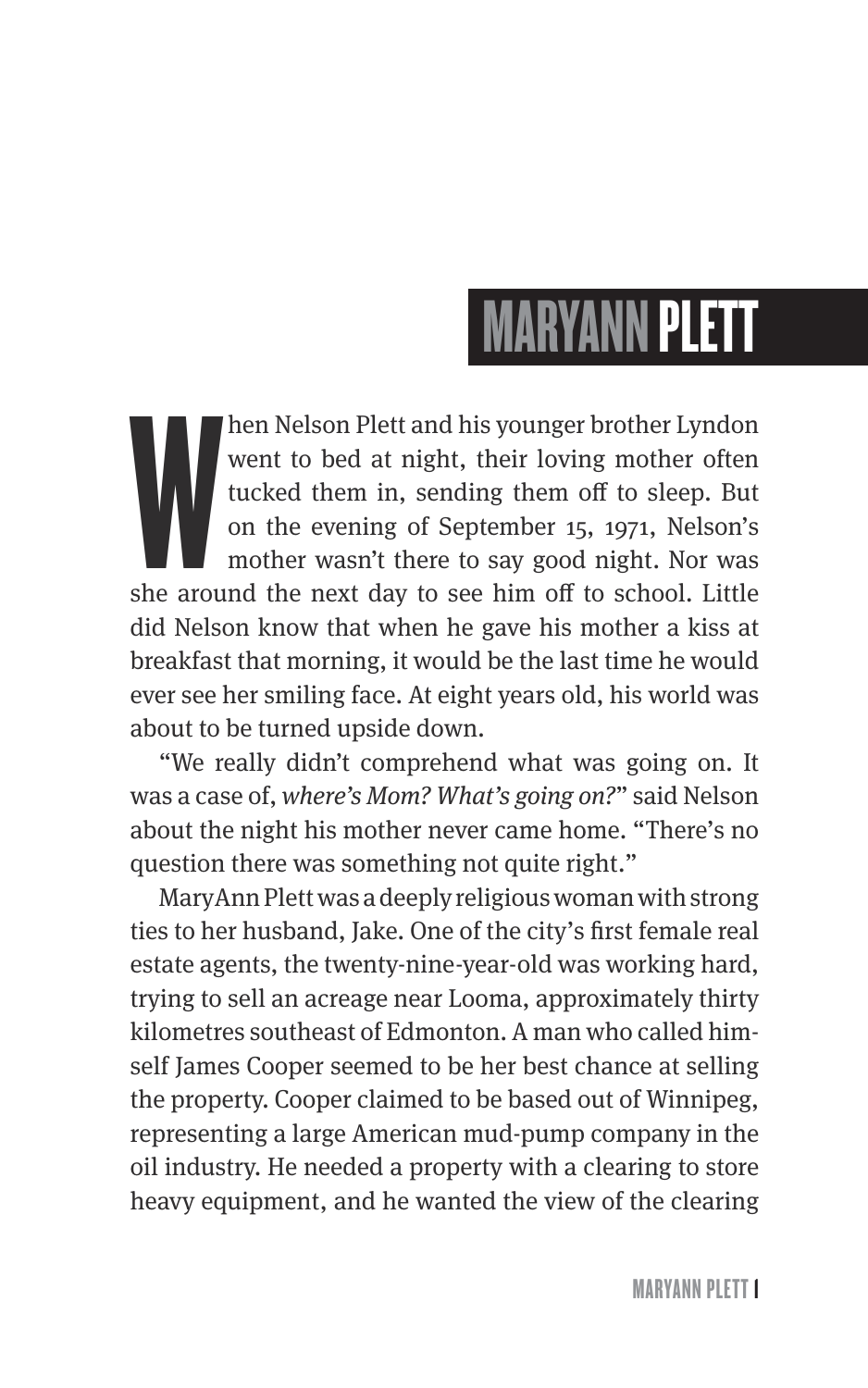to be blocked from the road for privacy. But Cooper didn't act like MaryAnn's usual clientele.

He pressed her for last-minute appointments at odd hours and was always late, even though he said he was in a big hurry. When he called her at her office at Graham Realty on Whyte Avenue, he wouldn't provide a return number or leave a message.

On the morning of September 15, 1971, Cooper arranged for MaryAnn to pick him up at the Bonnie Doon Shopping Centre at 11 a.m. By 5 p.m., when she didn't return to her office or home, her co-workers and husband thought something wasn't right. The police were called, and MaryAnn was reported missing.

"It was obvious that the complaint was legitimate. It wasn't just a missing person. There was more to it than just that," said eighty-year-old Al Gowler, who had been a detective with the Edmonton homicide unit for five years when MaryAnn disappeared. "As we got further into the investigation and started finding out different things, then it was pretty obvious that she had been taken against her will."

Nelson and his brother were used to an established routine. Normally, MaryAnn would come home around 5 p.m., and either she or Jake would make supper. When the realtors' office phoned the Plett residence looking for MaryAnn, Jake started to worry. He called places he thought she might be, but nobody had seen his five-foottwo, 120-pound wife anywhere.

A search of the Looma property that night also turned up nothing. The searchers had regrouped at the south-side Graham Realty office later that night when the unthinkable happened.

Jake was leaving the office around 11 p.m. when he saw a man slowly drive by in MaryAnn's green 1970 Pontiac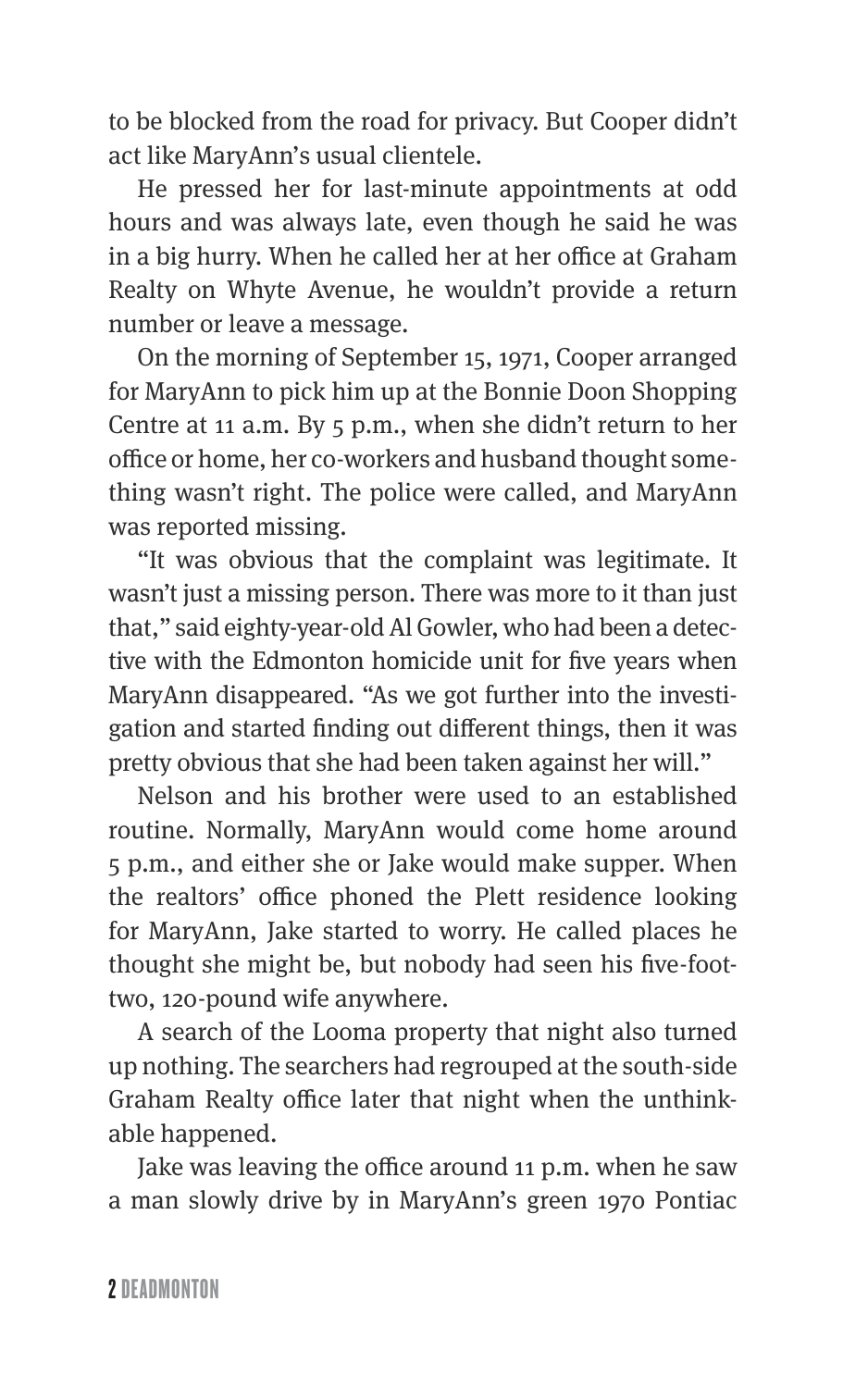Laurentian. By the time he and MaryAnn's co-workers got to a vehicle to give chase, the car had already vanished.

Despite an exhaustive search of the city, it would be two days before a car attendant discovered the vehicle in the parking lot of Don Wheaton car sales, only a few blocks from MaryAnn's office.

There was damage to the front fender and a small gouge in a rear tire. Grass stalks were stuck in the front bumper and a two-foot-long tree branch was wedged in the undercarriage, indicating the car had been driven off-road. The contents of the glove compartment were missing, along with MaryAnn's purse and notebook. Blood matching her type was found on the rug in the trunk and along the trunk's latch. A wig she wore sometimes was also found inside the trunk. Police lifted a fingerprint from the driver's door, but it was unsuitable for comparison using the techniques of the day. The only other thing left behind was a pack of DuMaurier cigarettes and a pair of slip-over sunglasses. At this point, Al had little hope MaryAnn was still alive.

"We were very disappointed that the car hadn't been found earlier," he said. "Whether it would have done any good, I don't know. With the wig and some clothing and the blood and the trunk, it was quite obvious she was dead. There was nothing that belonged to this guy that you could get DNA material off for a sample. He was very, very careful. He went to great lengths to make sure that nobody else saw him except her. He never gave her a phone number; he never gave her an address. It was always a 'don't call me, I'll call you' type of thing.

"She remarked to somebody that he was always late, and yet here was a guy who said he was in a big hurry and he only had a short period of time to look at this," Al went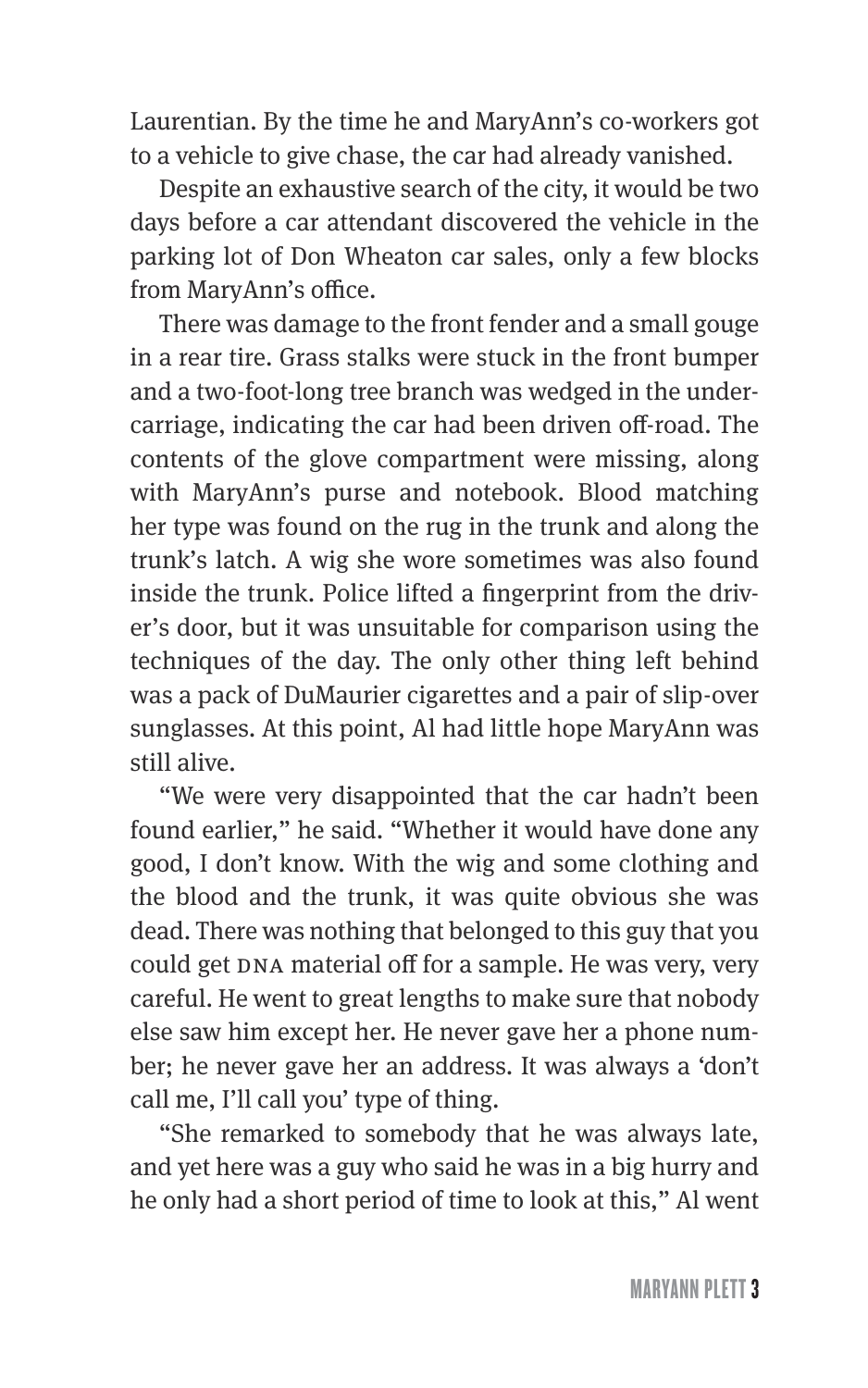on. "So it doesn't make sense that he was going to be late for an appointment. That tells me that he was sitting back, watching her and making sure that she was alone. He's a predator. He set up things the way he wanted."

Not long after MaryAnn's disappearance, another female real estate agent received a call from a man with a deep gravelly voice who identified himself as Dave Cooper. He also claimed to be from the east and wanted to see an acreage property out of town, but the realtor was too busy to schedule the viewing.

As news spread about MaryAnn's mysterious disappearance, hundreds of tips about her whereabouts began pouring in to police, but most of them were outrageous. One of the tipsters was a man who claimed to know where MaryAnn was because he had held a ring on a piece of string over a map and it went to a certain area. Other psychics had similar far-fetched ideas about where she might be. Another search of the Looma area brought out nearly two hundred real estate agents, church members, relatives, and people with no connection to the Plett family, but once again there was no sign of MaryAnn.

Although he was just a child, Nelson felt the stress oozing from his father and relatives. For the first couple of days, he didn't comprehend what was going on, but he felt hurt his mother hadn't come home. Nelson describes those days as a blur, with a lot of people coming and going.

Since MaryAnn's keys and personal items were missing, safety precautions were taken when Nelson and Lyndon went to school. Then the nightmares began, and the full gravity of the situation hit Nelson like a ton of bricks.

"My dad did his best to shelter us from certain details, but realistically, I was hip-deep in it because how do you not be? Your mom's not around, you are surrounded by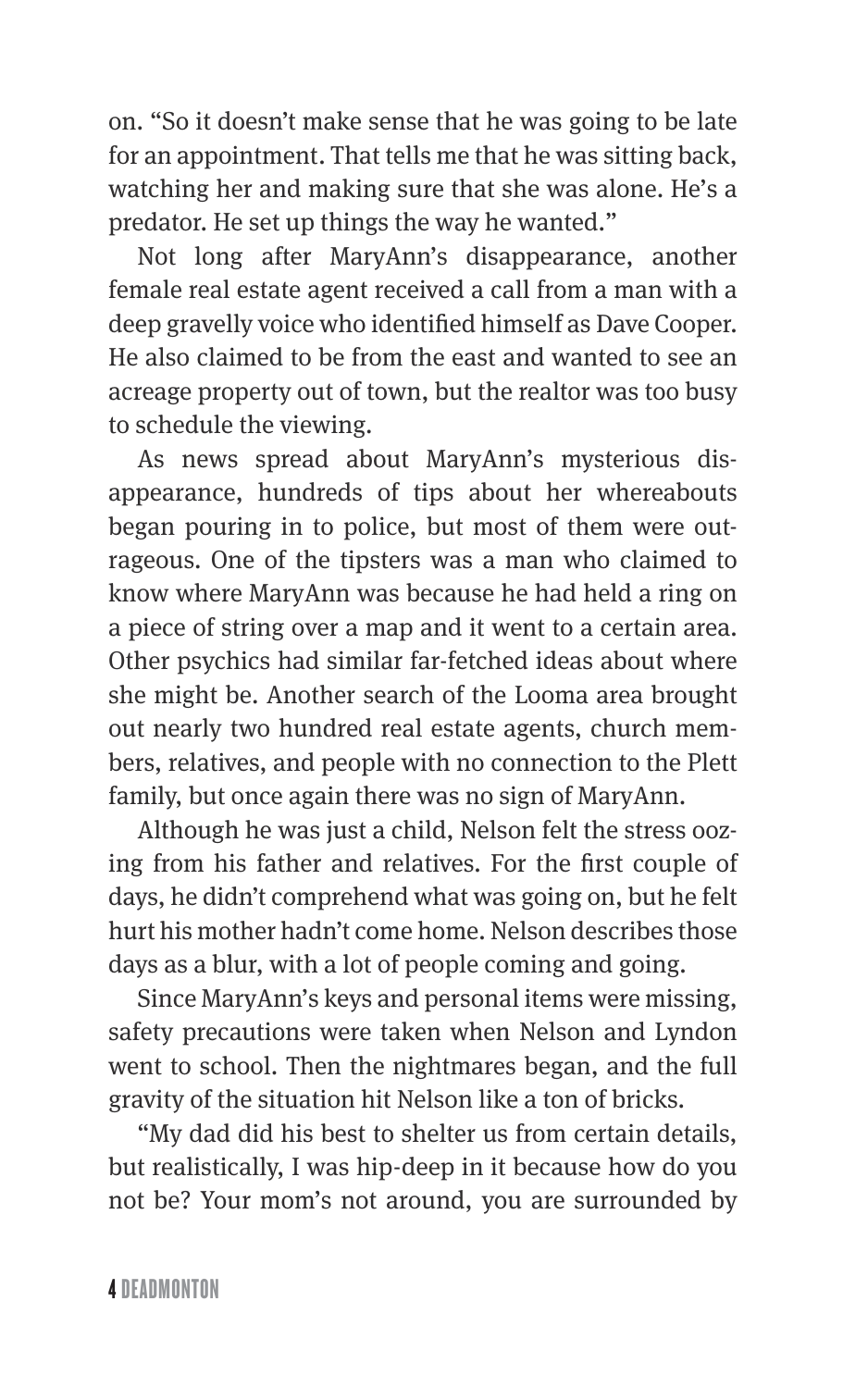strangers, you have to be picked up from school. None of that stuff was normal," he said.

Seven months passed before MaryAnn's remains were found in a wooded area one hundred kilometres northwest of Edmonton. In April 1972, two employees of the Pinto Creek Sawmill were digging a trench when they found the tattered remains of women's clothing scattered along Goose Lake Road. Those clothes were taken to the police. A further search of the area by authorities found a watch given to MaryAnn by her mother, along with the top portion of a human skull and part of a femur. The remains were identified as being MaryAnn's through dental records, but the cause of death remains a mystery. The contents of the glove compartment, MaryAnn's purse, and her notebook have never been recovered.

Nelson remembers the moment his mother's remains were found like it was yesterday. It was the missing piece of the puzzle everyone had been waiting for.

"Dad called us in the house. I remember seeing my grandmother coming to the house. I remember when they told us, just completely breaking down," said Nelson. "It's the finality of it. Deep down, I kind of suspected there was no chance that Mom was coming back, but when they finally told us and said, okay, this is literally what had happened, they found Mom's body, then I suddenly went, okay."

Working with the RCMP, Al spent months following up on various leads. His rcmp counterparts did everything imaginable to solve the case, but to this day the killer has yet to be found.

Given the remote location of the remains, Al believes the killer was familiar with Edmonton and the surrounding area and that it was possible he was a hunter or an outdoorsman.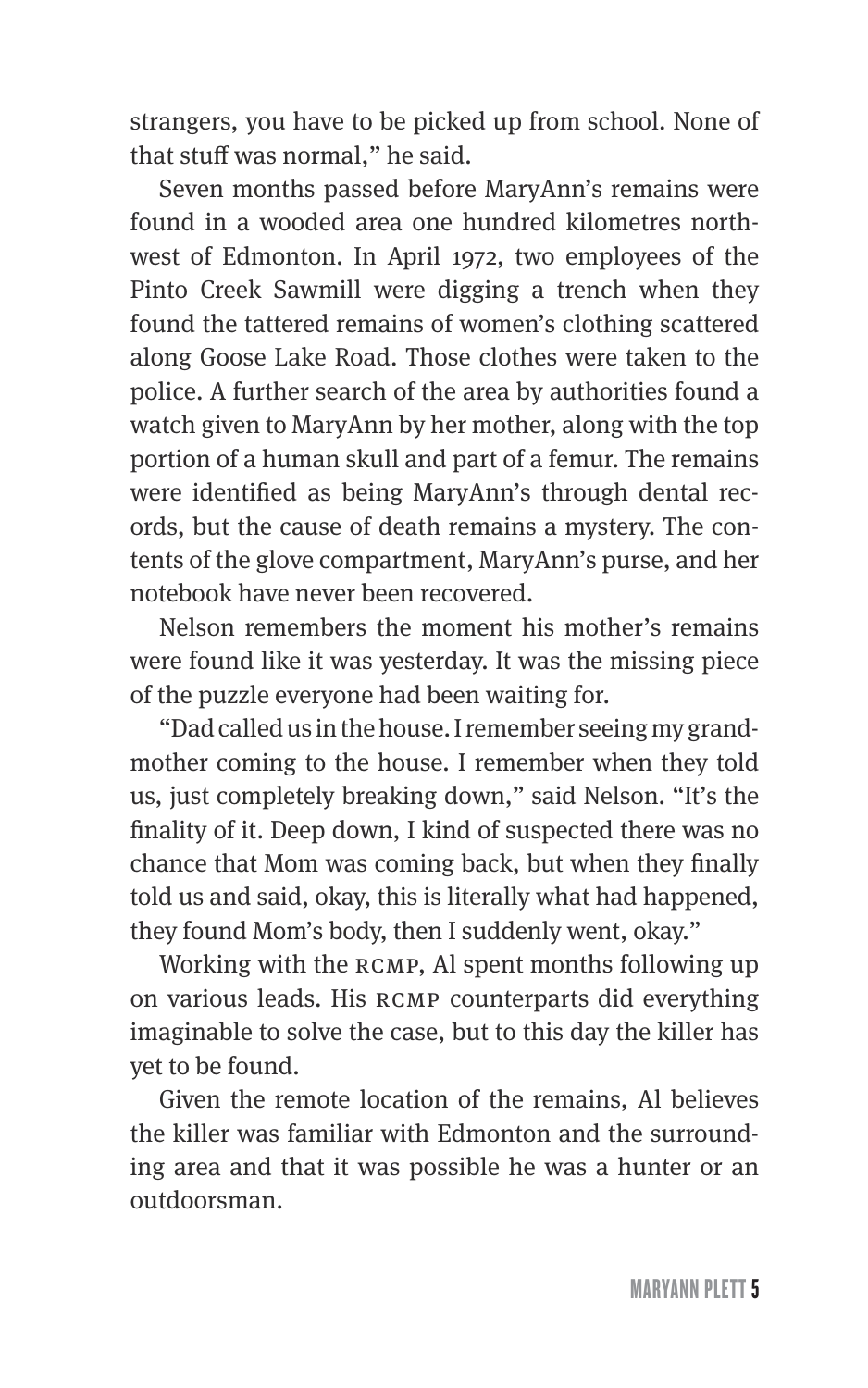The case puzzles Al to this day. Because so many questions remain unanswered, he doubts it will ever be solved.

"The simplest case can be the most baffling until it's solved. It's one of those things that you still think about. There is absolutely nothing to tie anybody in with this thing," said Al, noting the file has been turned over to the rcmp. "It's not a case that would be sitting on somebody's desk, but it wouldn't be closed, either. Whenever anything came up, the file would be brought back to light, and if there were something legitimate to follow up then it would be. Most cold cases, they are never closed. They are kept open and available."



Nelson Plett holds a picture of his mother, MaryAnn Plett, who went missing in the Looma area, thirty kilometres southeast of Edmonton, on September 15, 1971. (Photo by Darren Makowichuk / Courtesy of Sun Media)

6 DEADMONTON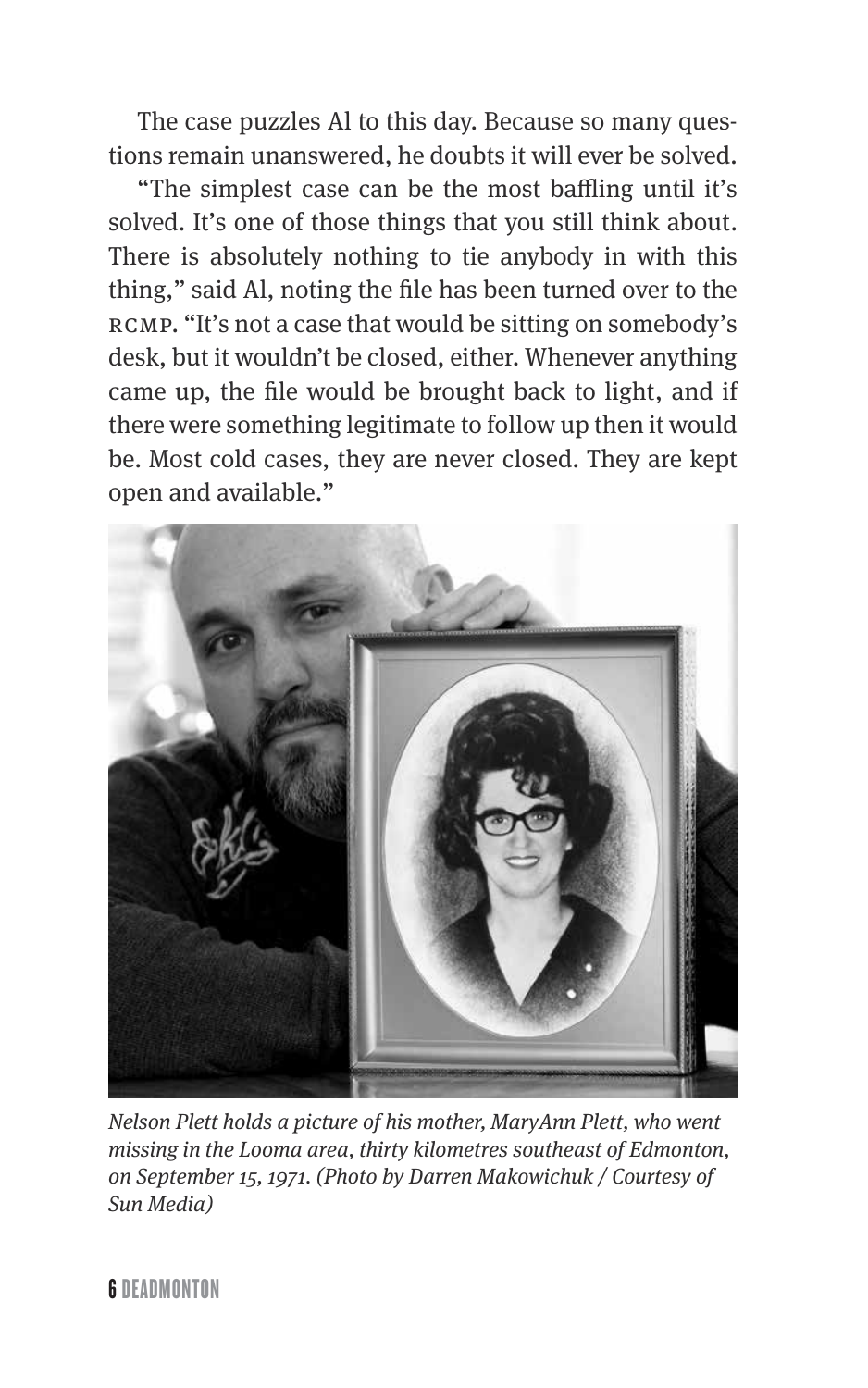Jake went on with life as best he could, eventually remarrying, but he continued to work tirelessly on solving MaryAnn's murder. He penned a book about the case, titled Valley of Shadows, but no new significant information emerged as a result of its publication. Jake's quest to find the killer ended in 1978 when he and his wife, along with forty others, died in a plane crash in Cranbrook, B.C. Nelson misses his father every day. Some days are harder than others.

Nelson still speaks with the rcmp from time to time. In 2010 detectives took some blood samples from him and his brother, which, paired with new technology, might help solve the case. The nightmares have now tapered off, and Nelson has a family of his own in Calgary. Although it's been forty-one years since his mother's death, he still wants to see the killer put behind bars. The thought of having closure someday never goes away.

"My dad always said that, if and when this guy was ever caught, he would go and tell him that he forgave him. My brother and I both said, as difficult as it might be, if it was ever solved, we would try and honour dad's wishes," said Nelson, noting the tragedy brought his extended family closer together.

"We were very fortunate we were a very close family, and I was always surrounded by that family. You can't help but be scarred by what I've been through. You get to the point where you kind of go, there's a reason for this. You don't always understand the reason, and you hope some day you will, but you may not. It makes you who you are. You learn to value family and those that are close to you very, very deeply."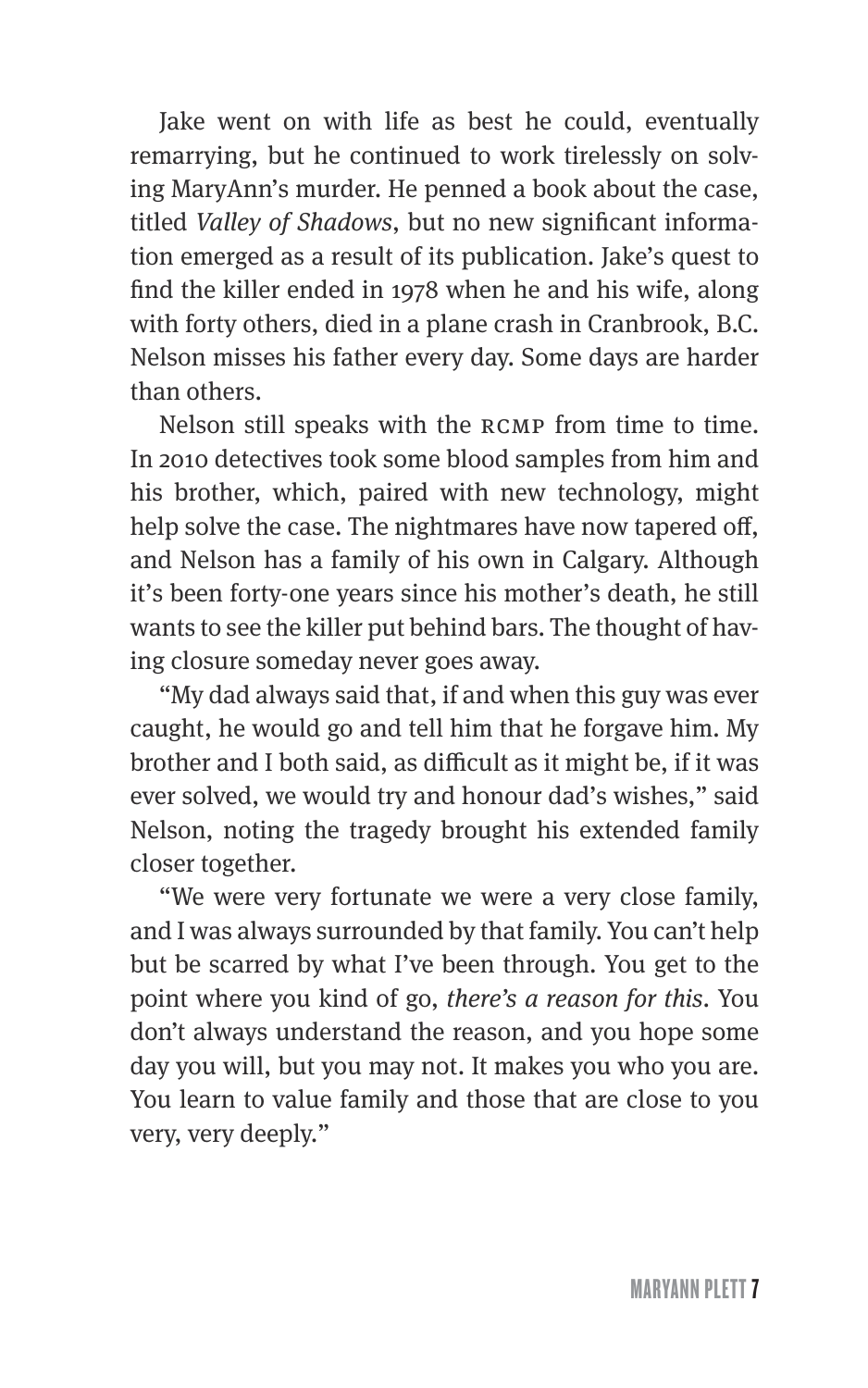## KAREN EWANCIW

pril 23, 1975, was a day that filled Shelley Campbell<br>with so much fear that she's spent a lifetime hiding.<br>Shelley was only ten years old when she and her<br>eleven-year-old friend, Karen Ewanciw, decided<br>that instead of del pril 23, 1975, was a day that filled Shelley Campbell with so much fear that she's spent a lifetime hiding. Shelley was only ten years old when she and her eleven-year-old friend, Karen Ewanciw, decided that instead of delivering their flyers after school, their quiet Forest Heights neighbourhood in southeast Edmonton. The densely wooded ravine wasn't a place the two inseparable best friends would usually go to play, but on this particular day they agreed it was where they would head after school and pretend to be partners in crime.

Shelley noticed some unusual things the moment the pair entered the ravine from the top of the hill by McNally High School. They came across a pornography magazine beside the footpath, then cotton balls that appeared to have blood on them. The two friends continued walking deeper into the woods and found a massive spruce tree with a beautiful upside down cross sitting at its base. Shelley immediately got a creepy feeling and warned Karen to leave the cross alone, but her friend was drawn toward it like a kid in a candy store.

"I told her not to touch it, begging her, almost to the point where I was in tears," said Shelley. "I just knew by the feeling that it was giving me that it was pure evil and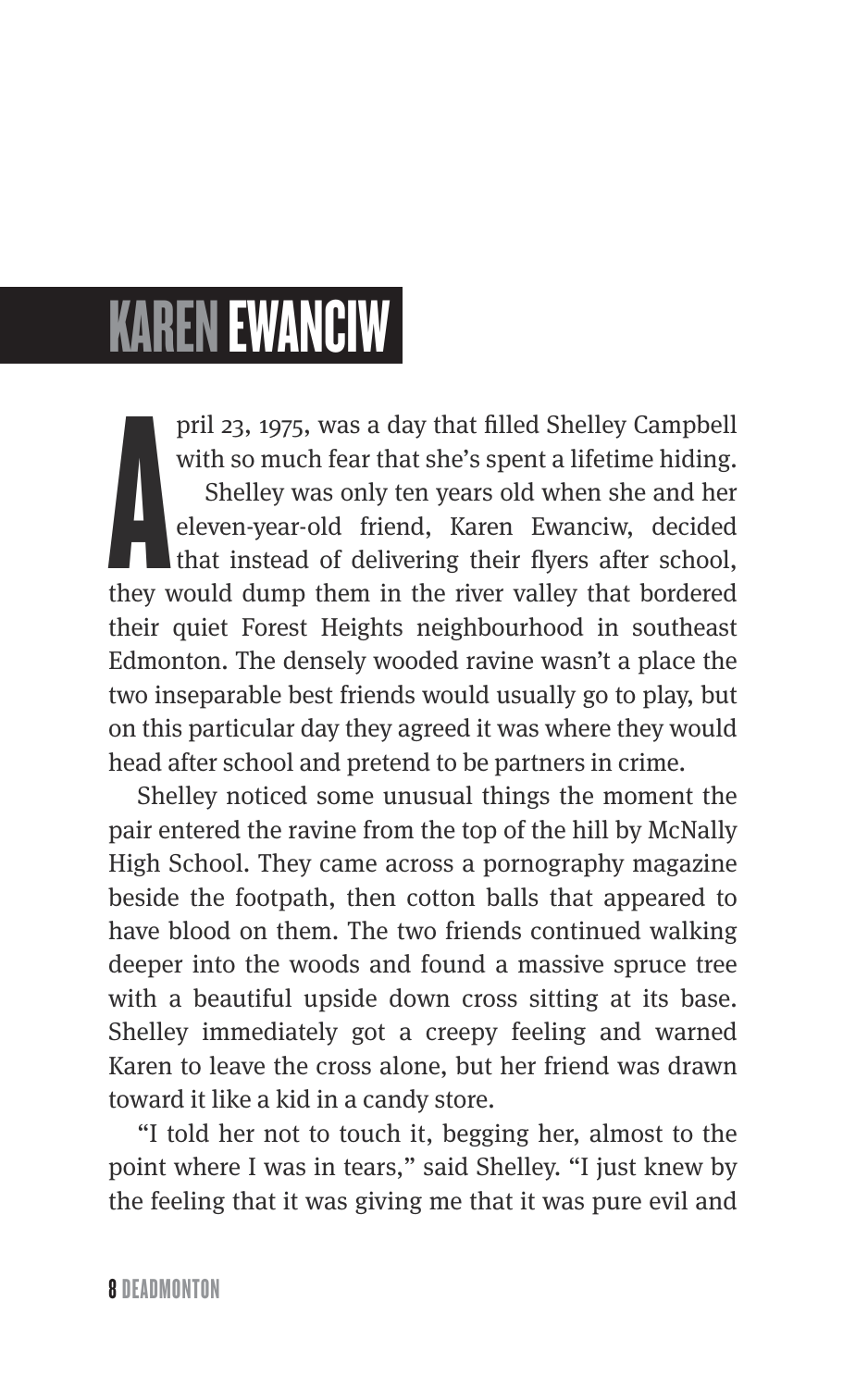[I thought], don't touch this cross. She didn't listen to me. She picked it up and wanted to keep it."

Karen eventually put the cross back down and left it behind as the kids continued their adventure through the ravine. They came to a hill and decided to slide down. Karen went first, and she kept all her flyers in a bundle as she slid to the bottom. Shelley, however, tipped over, spilling her flyers all over the ground. While Shelley picked up her flyers, Karen walked off in a trance, despite her friend's repeated calls to wait.

"I cried out to her. Here we were being partners in crime, and all of a sudden she's walking away from me?" said Shelley. "I called to her a few times, and she wouldn't even turn around. She didn't acknowledge me; she didn't do anything. It was really bizarre."

Shelley last saw Karen walking toward the main path that runs through the ravine. Then she disappeared. A baffled Shelley quickly gathered her flyers and went looking for her friend, but she had no luck. With no trace of Karen anywhere, Shelley began to feel scared.

"By this time my hair was basically standing up and something was telling me this was really not good," she said. "How does your best friend disappear? Why would she walk away from me?"

It was eerily quiet. Not even the birds were chirping in the maze of spruce and poplar trees along the river. Suddenly, a rush of wind sent a frightened Shelley flying out of the ravine. At the top of the hill sitting on a bench was a classmate. Shelley asked if he had seen Karen, but he said no. Still in shock, she headed home, hoping to hear from her friend soon, but she never did.

Shelley went to school the next day, pretending everything was normal. She expected to see Karen in class,